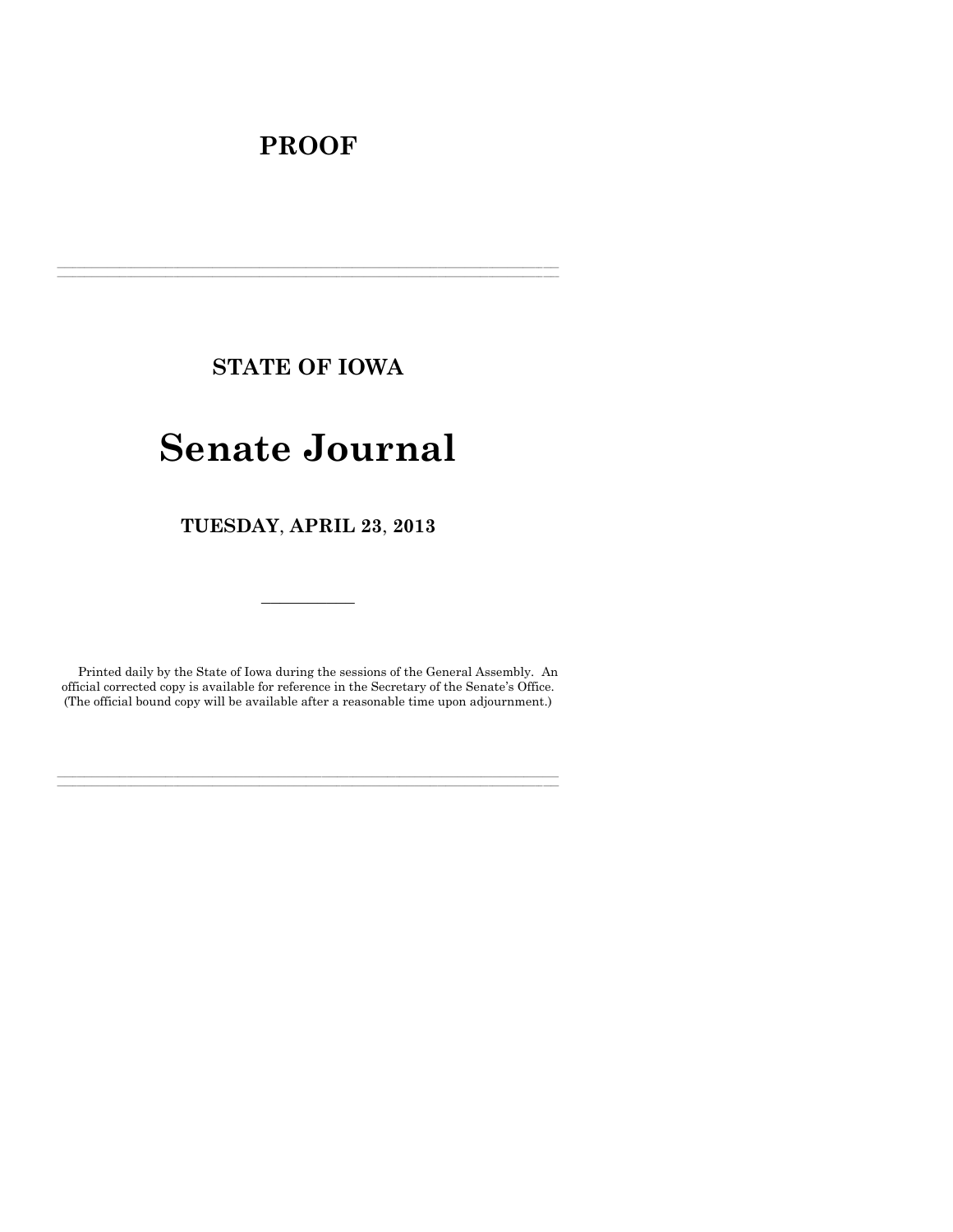# **JOURNAL OF THE SENATE**

 $\frac{1}{2}$ 

ONE HUNDREDTH CALENDAR DAY FIFTY-EIGHTH SESSION DAY

Senate Chamber Des Moines, Iowa, Tuesday, April 23, 2013

The Senate met in regular session at 2:13 p.m., President Jochum presiding.

Prayer was offered by the Honorable David Johnson, member of the Senate from Osceola County, Ocheyedan, Iowa.

# PLEDGE OF ALLEGIANCE

The Pledge of Allegiance was led by Senate Page Michelle Aberle.

The Journal of Monday, April 22, 2013, was approved.

#### HOUSE MESSAGES RECEIVED AND CONSIDERED

The following messages were received from the Chief Clerk of the House:

MADAM PRESIDENT: I am directed to inform your honorable body that the House has on April 23, 2013, **concurred** in the Senate amendment **and passed** the following bills in which the concurrence of the House was asked:

**[House File 152](http://coolice.legis.state.ia.us/Cool-ICE/default.asp?Category=billinfo&Service=Billbook&frame=1&GA=85&hbill=HF152)**, a bill for an act providing for drainage or levee districts managed by a board of trustees, and including effective date provisions.

**[House File 454](http://coolice.legis.state.ia.us/Cool-ICE/default.asp?Category=billinfo&Service=Billbook&frame=1&GA=85&hbill=HF454)**, a bill for an act relating to education by modifying the duties and operations of the department of education, community colleges, the school budget review committee, and local school boards, and eliminating a reporting requirement relating to vocational education funds.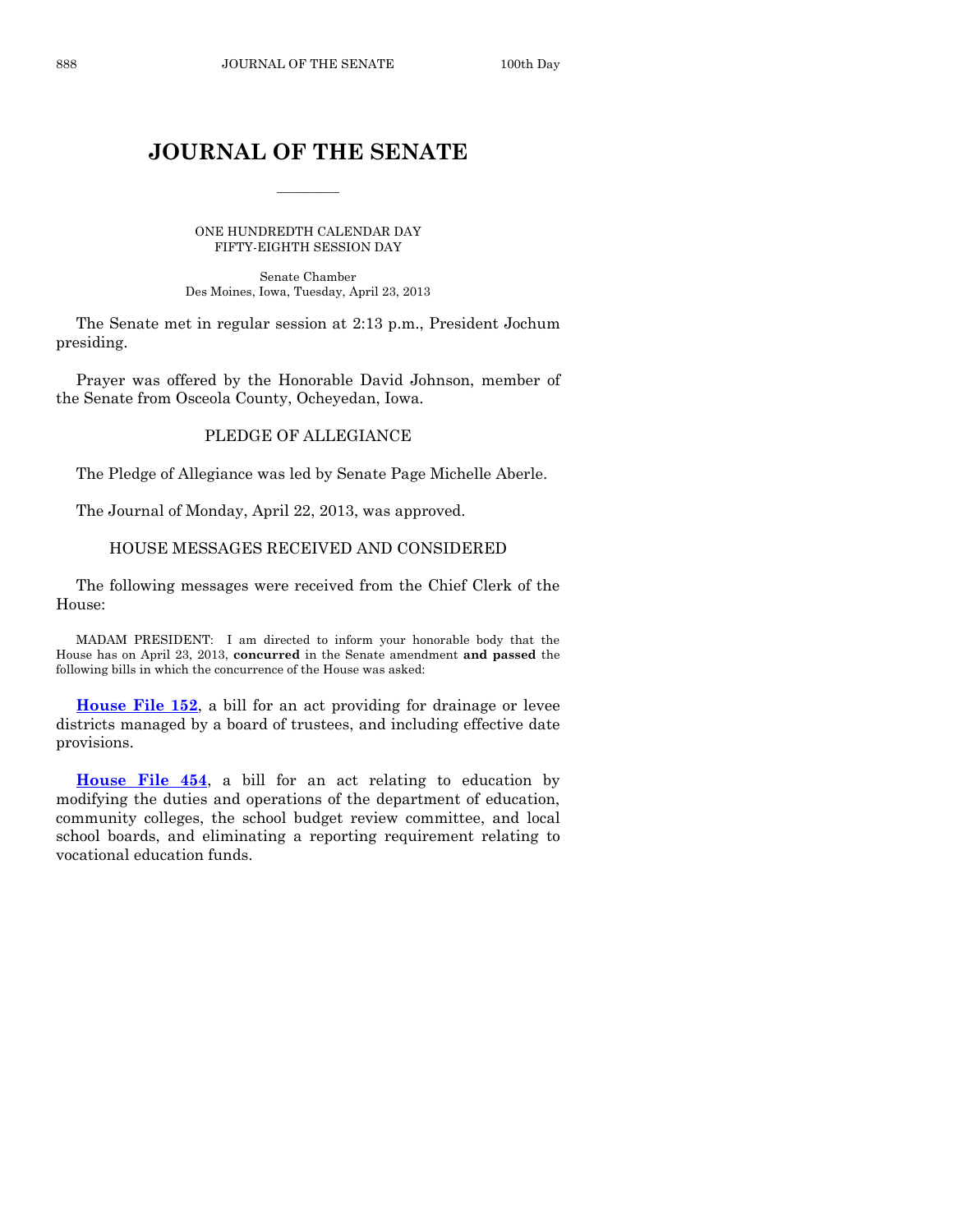ALSO: That the House has on April 23, 2013, **passed** the following bills in which the concurrence of the Senate is asked:

**[House File 631](http://coolice.legis.state.ia.us/Cool-ICE/default.asp?Category=billinfo&Service=Billbook&frame=1&GA=85&hbill=HF631)**, a bill for an act modifying provisions applicable to the propane education and research council.

Read first time and referred to committee on **Ways and Means**.

**[House File 638](http://coolice.legis.state.ia.us/Cool-ICE/default.asp?Category=billinfo&Service=Billbook&frame=1&GA=85&hbill=HF638)**, a bill for an act relating to and making appropriations to state departments and agencies from the rebuild Iowa infrastructure fund and the technology reinvestment fund, providing for related matters, and including effective date provisions.

Read first time and referred to committee on **Appropriations**.

ALSO: That the House has on April 23, 2013, **refused to concur** in the Senate amendment to the following bills in which the concurrence of the House was asked:

**[House File 603](http://coolice.legis.state.ia.us/Cool-ICE/default.asp?Category=billinfo&Service=Billbook&frame=1&GA=85&hbill=HF603)**, a bill for an act relating to and making appropriations to certain state departments, agencies, funds, and certain other entities, providing for regulatory authority, and other properly related matters.

**[House File 604](http://coolice.legis.state.ia.us/Cool-ICE/default.asp?Category=billinfo&Service=Billbook&frame=1&GA=85&hbill=HF604)**, a bill for an act relating to the funding of, the operation of, and appropriation of moneys to the college student aid commission, the department for the blind, the department of education, and the state board of regents, and providing for related matters.

The Senate stood at ease at 2:23 p.m. until the fall of the gavel for the purpose of party caucuses.

The Senate resumed session at 2:54 p.m., President Jochum presiding.

## LEAVES OF ABSENCE

Leaves of absence were granted as follows:

Senators Chelgren and Zumbach, until they arrive, on request of Senator Bertrand.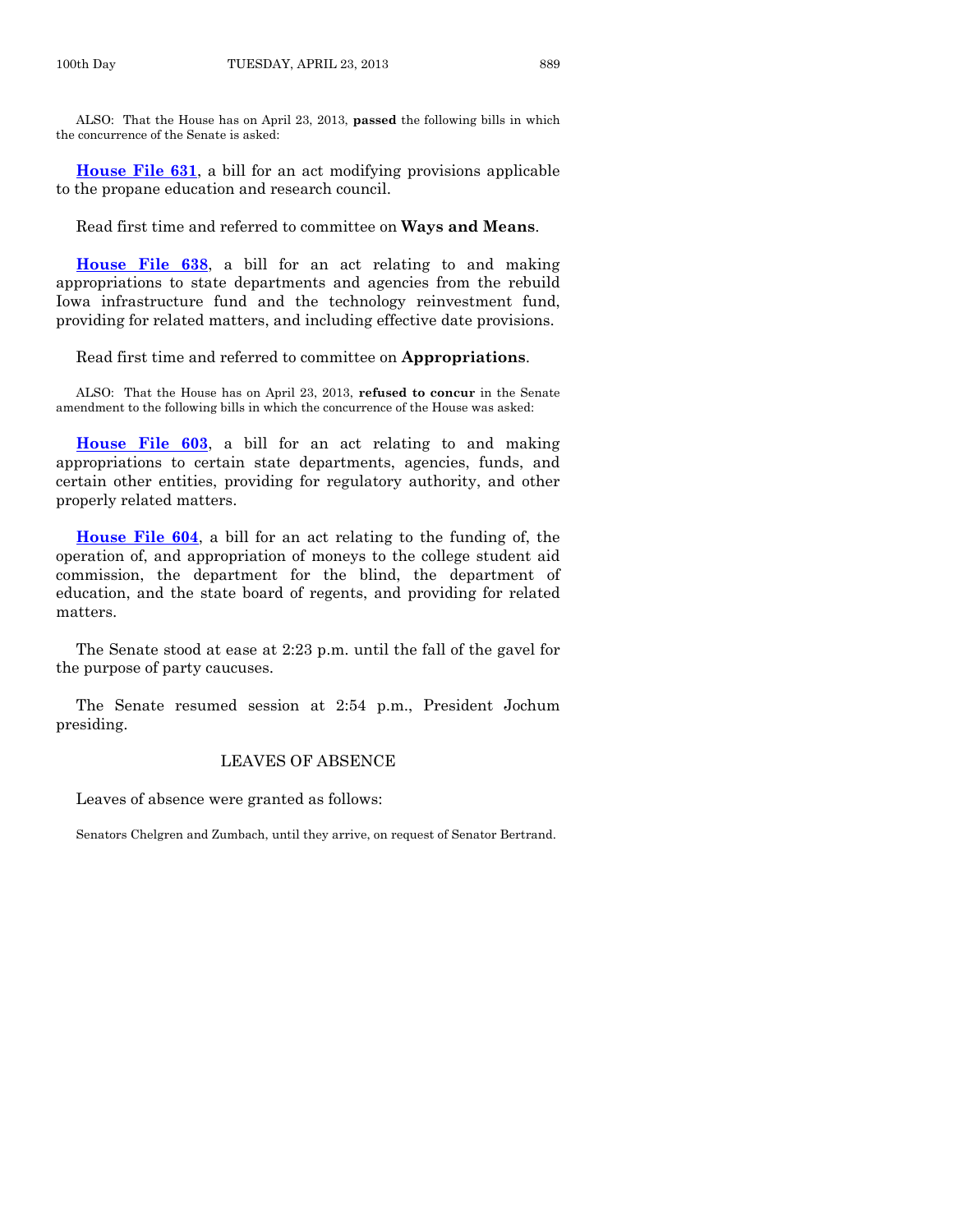# CONSIDERATION OF BILLS (Unfinished Business Calendar)

Senator Gronstal asked and received unanimous consent to take up for consideration Senate Files 365, 360, and 331.

## **[Senate File 365](http://coolice.legis.state.ia.us/Cool-ICE/default.asp?Category=billinfo&Service=Billbook&frame=1&GA=85&hbill=SF365)**

On motion of Senator Taylor, **[Senate File 365](http://coolice.legis.state.ia.us/Cool-ICE/default.asp?Category=billinfo&Service=Billbook&frame=1&GA=85&hbill=SF365)**, a bill for an act relating to a manufactured or mobile home retailer's application to a county treasurer for a certificate of title for a used mobile home or manufactured home, placed on the Unfinished Business Calendar on April 4, 2013, was taken up for consideration.

Senator Taylor offered amendment  $S-3176$ , filed by him from the floor to page 1 and amending the title page of the bill, and moved its adoption.

Amendment S-[3176](http://coolice.legis.state.ia.us/Cool-ICE/default.asp?Category=billinfo&Service=Billbook&frame=1&GA=85&hbill=S3176) was adopted by a voice vote.

Senator Taylor asked and received unanimous consent that **[House](http://coolice.legis.state.ia.us/Cool-ICE/default.asp?Category=billinfo&Service=Billbook&frame=1&GA=85&hbill=HF487)  [File 487](http://coolice.legis.state.ia.us/Cool-ICE/default.asp?Category=billinfo&Service=Billbook&frame=1&GA=85&hbill=HF487)** be **substituted** for **[Senate File 365](http://coolice.legis.state.ia.us/Cool-ICE/default.asp?Category=billinfo&Service=Billbook&frame=1&GA=85&hbill=SF365)**.

# **[House File 487](http://coolice.legis.state.ia.us/Cool-ICE/default.asp?Category=billinfo&Service=Billbook&frame=1&GA=85&hbill=HF487)**

On motion of Senator Taylor, **[House File 487](http://coolice.legis.state.ia.us/Cool-ICE/default.asp?Category=billinfo&Service=Billbook&frame=1&GA=85&hbill=HF487)**, a bill for an act relating to a manufactured or mobile home retailer's application to a county treasurer for a certificate of title for a used mobile home or manufactured home, was taken up for consideration.

Senator Taylor offered amendment  $S-3177$ , filed by him from the floor to page 1 and amending the title page of the bill, and moved its adoption.

Amendment  $S-3177$  $S-3177$  was adopted by a voice vote.

Senator Taylor moved that the bill be read the last time now and placed upon its passage, which motion prevailed by a voice vote, and the bill was read the last time.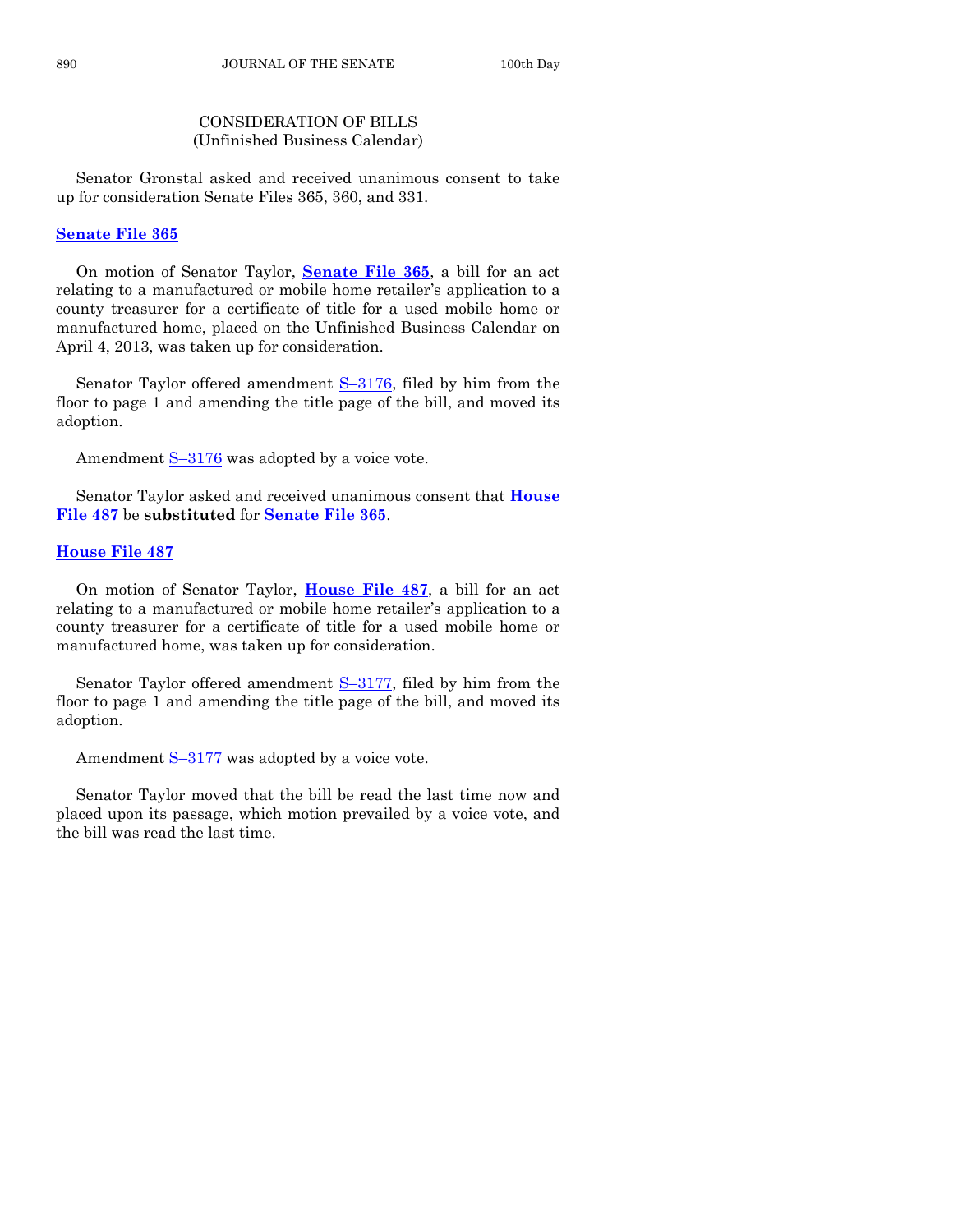# On the question "Shall the bill pass?" [\(H.F. 487\)](http://coolice.legis.state.ia.us/Cool-ICE/default.asp?Category=billinfo&Service=Billbook&frame=1&GA=85&hbill=HF487), the vote was:

Yeas, 48:

| Anderson     | Danielson   | Hogg      | Schneider  |
|--------------|-------------|-----------|------------|
| Beall        | Dearden     | Horn      | Schoenjahn |
| Behn         | Dix         | Houser    | Segebart   |
| Bertrand     | Dotzler     | Jochum    | Seng       |
| Black        | Dvorsky     | Johnson   | Sinclair   |
| Boettger     | $\rm Ernst$ | Kapucian  | Smith      |
| Bolkcom      | Feenstra    | Mathis    | Sodders    |
| Bowman       | Greiner     | McCoy     | Sorenson   |
| <b>Brase</b> | Gronstal    | Petersen  | Taylor     |
| Breitbach    | Guth        | Quirmbach | Whitver    |
| Chapman      | $\rm Hart$  | Ragan     | Wilhelm    |
| Courtney     | Hatch       | Rozenboom | Zaun       |

Nays, none.

Absent, 2:

Chelgren Zumbach

The bill, having received a constitutional majority, was declared to have passed the Senate and the title, as amended, was agreed to.

#### WITHDRAWN

Senator Taylor asked and received unanimous consent that **[Senate File 365](http://coolice.legis.state.ia.us/Cool-ICE/default.asp?Category=billinfo&Service=Billbook&frame=1&GA=85&hbill=SF365)** be **withdrawn** from further consideration of the Senate.

#### **[Senate File 360](http://coolice.legis.state.ia.us/Cool-ICE/default.asp?Category=billinfo&Service=Billbook&frame=1&GA=85&hbill=SF360)**

On motion of Senator Hogg, **[Senate File 360](http://coolice.legis.state.ia.us/Cool-ICE/default.asp?Category=billinfo&Service=Billbook&frame=1&GA=85&hbill=SF360)**, a bill for an act relating to mechanic's liens and the mechanics' notice and lien registry, placed on the Unfinished Business Calendar on April 4, 2013, was taken up for consideration.

Senator Hogg offered amendment S–[3174,](http://coolice.legis.state.ia.us/Cool-ICE/default.asp?Category=billinfo&Service=Billbook&frame=1&GA=85&hbill=S3174) filed by him from the floor, striking and replacing everything after the enacting clause of the bill, and moved its adoption.

Amendment  $S-3174$  $S-3174$  was adopted by a voice vote.

Senator Hogg asked and received unanimous consent that **[House](http://coolice.legis.state.ia.us/Cool-ICE/default.asp?Category=billinfo&Service=Billbook&frame=1&GA=85&hbill=HF565)  [File 565](http://coolice.legis.state.ia.us/Cool-ICE/default.asp?Category=billinfo&Service=Billbook&frame=1&GA=85&hbill=HF565)** be **substituted** for **[Senate File 360](http://coolice.legis.state.ia.us/Cool-ICE/default.asp?Category=billinfo&Service=Billbook&frame=1&GA=85&hbill=SF360)**.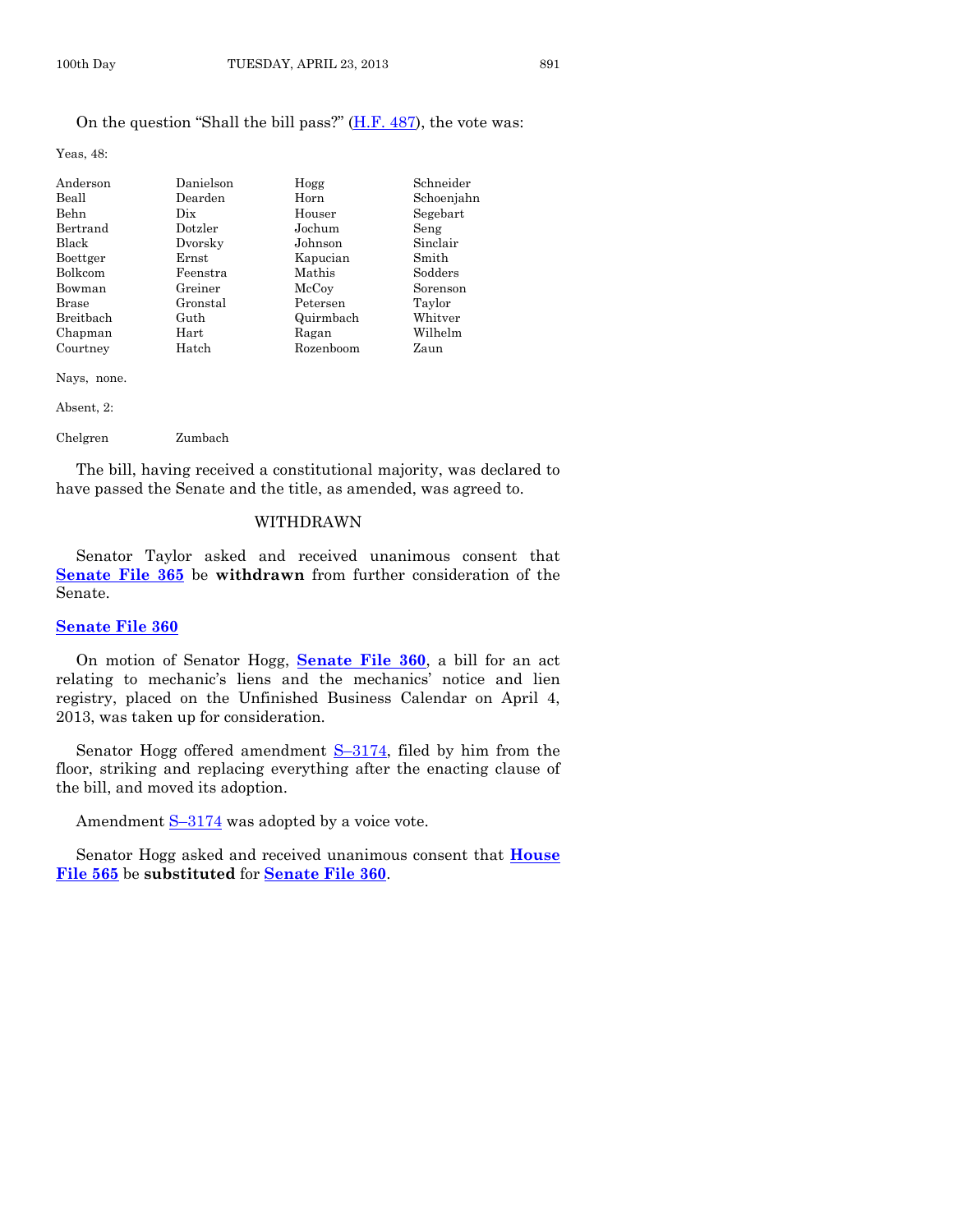#### **[House File 565](http://coolice.legis.state.ia.us/Cool-ICE/default.asp?Category=billinfo&Service=Billbook&frame=1&GA=85&hbill=HF565)**

On motion of Senator Hogg, **[House File 565](http://coolice.legis.state.ia.us/Cool-ICE/default.asp?Category=billinfo&Service=Billbook&frame=1&GA=85&hbill=HF565)**, a bill for an act relating to mechanic's liens and the mechanics' notice and lien registry, was taken up for consideration.

Senator Hogg asked and received unanimous consent that action on **[House File 565](http://coolice.legis.state.ia.us/Cool-ICE/default.asp?Category=billinfo&Service=Billbook&frame=1&GA=85&hbill=HF565)** be **deferred**.

#### **[Senate File 331](http://coolice.legis.state.ia.us/Cool-ICE/default.asp?Category=billinfo&Service=Billbook&frame=1&GA=85&hbill=SF331)**

On motion of Senator Bowman, **[Senate File 331](http://coolice.legis.state.ia.us/Cool-ICE/default.asp?Category=billinfo&Service=Billbook&frame=1&GA=85&hbill=SF331)**, a bill for an act relating to the renewal of driver's licenses electronically and including effective date provisions, placed on the Unfinished Business Calendar on March 14, 2013, was taken up for consideration.

Senator Bowman withdrew amendment S-[3070,](http://coolice.legis.state.ia.us/Cool-ICE/default.asp?Category=billinfo&Service=Billbook&frame=1&GA=85&hbill=S3070) filed by him on March 26, 2013, to page 1 and amending the title page of the bill.

Senator Bowman asked and received unanimous consent that **[House File 355](http://coolice.legis.state.ia.us/Cool-ICE/default.asp?Category=billinfo&Service=Billbook&frame=1&GA=85&hbill=HF355)** be **substituted** for **[Senate File 331](http://coolice.legis.state.ia.us/Cool-ICE/default.asp?Category=billinfo&Service=Billbook&frame=1&GA=85&hbill=SF331)**.

#### **[House File 355](http://coolice.legis.state.ia.us/Cool-ICE/default.asp?Category=billinfo&Service=Billbook&frame=1&GA=85&hbill=HF355)**

On motion of Senator Bowman, **[House File 355](http://coolice.legis.state.ia.us/Cool-ICE/default.asp?Category=billinfo&Service=Billbook&frame=1&GA=85&hbill=HF355)**, a bill for an act relating to the renewal of driver's licenses electronically and including effective date provisions, was taken up for consideration.

Senator Bowman offered amendment S–[3144,](http://coolice.legis.state.ia.us/Cool-ICE/default.asp?Category=billinfo&Service=Billbook&frame=1&GA=85&hbill=S3144) filed by him on April 10, 2013, to page 1 of the bill, and moved its adoption.

Amendment S–[3144](http://coolice.legis.state.ia.us/Cool-ICE/default.asp?Category=billinfo&Service=Billbook&frame=1&GA=85&hbill=S3144) was adopted by a voice vote.

Senator Bowman offered amendment  $S-3175$ , filed by him from the floor to page 1 and amending the title page of the bill, and moved its adoption.

Amendment  $S-3175$  $S-3175$  was adopted by a voice vote.

Senator Bowman moved that the bill be read the last time now and placed upon its passage, which motion prevailed by a voice vote, and the bill was read the last time.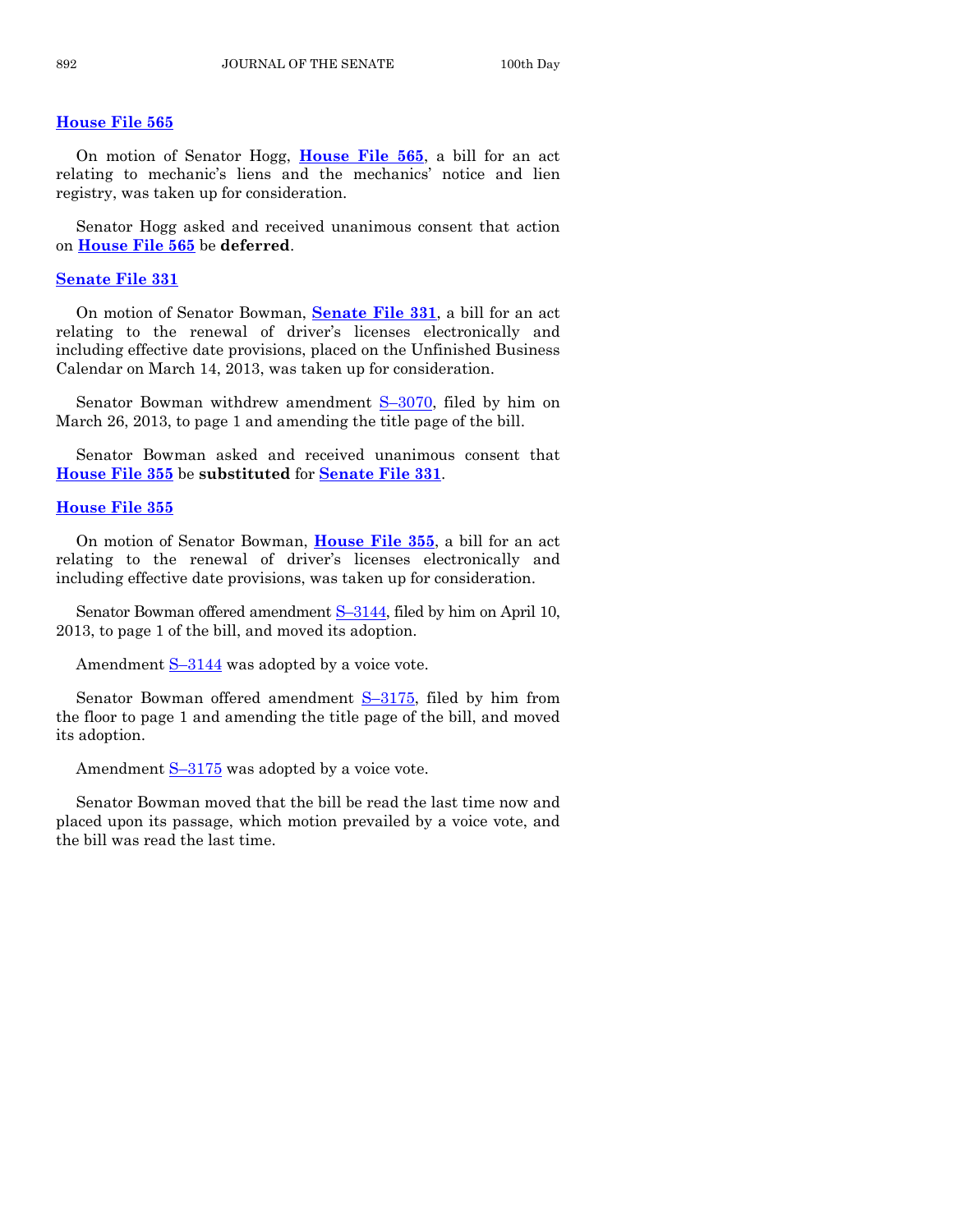# On the question "Shall the bill pass?" [\(H.F. 355\)](http://coolice.legis.state.ia.us/Cool-ICE/default.asp?Category=billinfo&Service=Billbook&frame=1&GA=85&hbill=HF355), the vote was:

Yeas, 48:

| Danielson   | Hogg      | Schneider  |
|-------------|-----------|------------|
| Dearden     | Horn      | Schoenjahn |
| Dix         | Houser    | Segebart   |
| Dotzler     | Jochum    | Seng       |
| Dvorsky     | Johnson   | Sinclair   |
| $\rm Ernst$ | Kapucian  | Smith      |
| Feenstra    | Mathis    | Sodders    |
| Greiner     | McCoy     | Sorenson   |
| Gronstal    | Petersen  | Taylor     |
| Guth        | Quirmbach | Whitver    |
| $\rm Hart$  | Ragan     | Wilhelm    |
| Hatch       | Rozenboom | Zaun       |
|             |           |            |

Nays, none.

Absent, 2:

Chelgren Zumbach

The bill, having received a constitutional majority, was declared to have passed the Senate and the title, as amended, was agreed to.

#### WITHDRAWN

Senator Bowman asked and received unanimous consent that **[Senate File 331](http://coolice.legis.state.ia.us/Cool-ICE/default.asp?Category=billinfo&Service=Billbook&frame=1&GA=85&hbill=SF331)** be **withdrawn** from further consideration of the Senate.

# IMMEDIATELY MESSAGED

Senator Gronstal asked and received unanimous consent that **House Files 355** and **487** be **immediately messaged** to the House.

#### SENATE INSISTS

#### **[House File 603](http://coolice.legis.state.ia.us/Cool-ICE/default.asp?Category=billinfo&Service=Billbook&frame=1&GA=85&hbill=HF603)**

Senator Mathis called up for consideration **[House File 603](http://coolice.legis.state.ia.us/Cool-ICE/default.asp?Category=billinfo&Service=Billbook&frame=1&GA=85&hbill=HF603)**, a bill for an act relating to and making appropriations to certain state departments, agencies, funds, and certain other entities, providing for regulatory authority, and other properly related matters, and moved that the Senate insist on its amendment.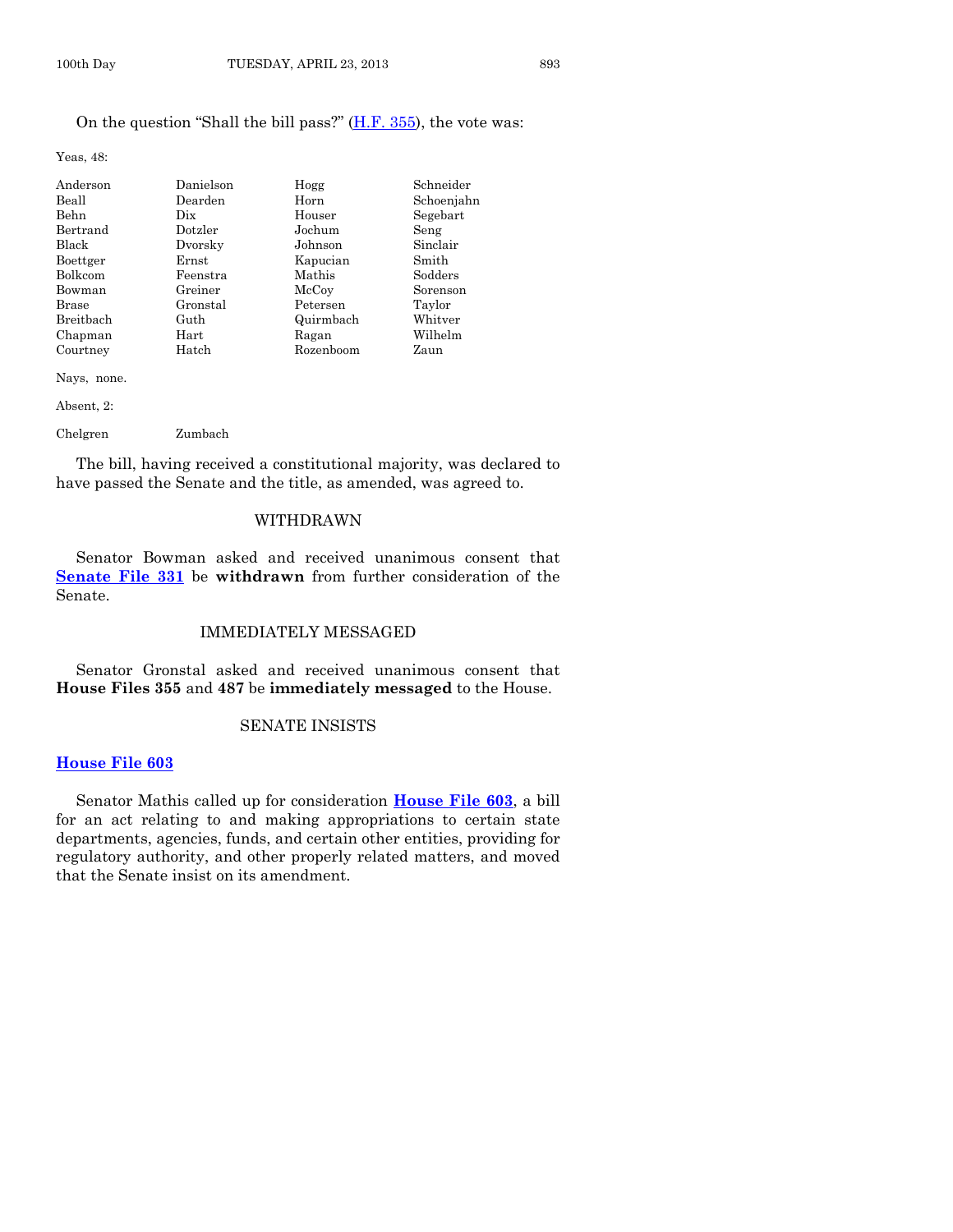A nonrecord roll call was requested.

The yeas were 25, nays 20.

The motion prevailed and the Senate **insisted** on its amendment.

#### **[House File 604](http://coolice.legis.state.ia.us/Cool-ICE/default.asp?Category=billinfo&Service=Billbook&frame=1&GA=85&hbill=HF604)**

Senator Schoenjahn called up for consideration **[House File 604](http://coolice.legis.state.ia.us/Cool-ICE/default.asp?Category=billinfo&Service=Billbook&frame=1&GA=85&hbill=HF604)**, a bill for an act relating to the funding of, the operation of, and appropriation of moneys to the college student aid commission, the department for the blind, the department of education, and the state board of regents, and providing for related matters, and moved that the Senate insist on its amendment.

The motion prevailed by a voice vote and the Senate **insisted** on its amendment.

### APPOINTMENT OF CONFERENCE COMMITTEES

The Chair announced the following conference committee on **[House File 603](http://coolice.legis.state.ia.us/Cool-ICE/default.asp?Category=billinfo&Service=Billbook&frame=1&GA=85&hbill=HF603)** on the part of the Senate: Senators Mathis, Chair; Anderson, Brase, Danielson, and Guth.

The Chair announced the following conference committee on **[House File 604](http://coolice.legis.state.ia.us/Cool-ICE/default.asp?Category=billinfo&Service=Billbook&frame=1&GA=85&hbill=HF604)** on the part of the Senate: Senators Schoenjahn, Chair; Chelgren, Horn, Quirmbach, and Smith.

#### IMMEDIATELY MESSAGED

Senator Gronstal asked and received unanimous consent that **House Files 603** and **604** be **immediately messaged** to the House.

#### ADJOURNMENT

On motion of Senator Gronstal, the Senate adjourned at 3:18 p.m. until 9:00 a.m., Wednesday, April 14, 2013.